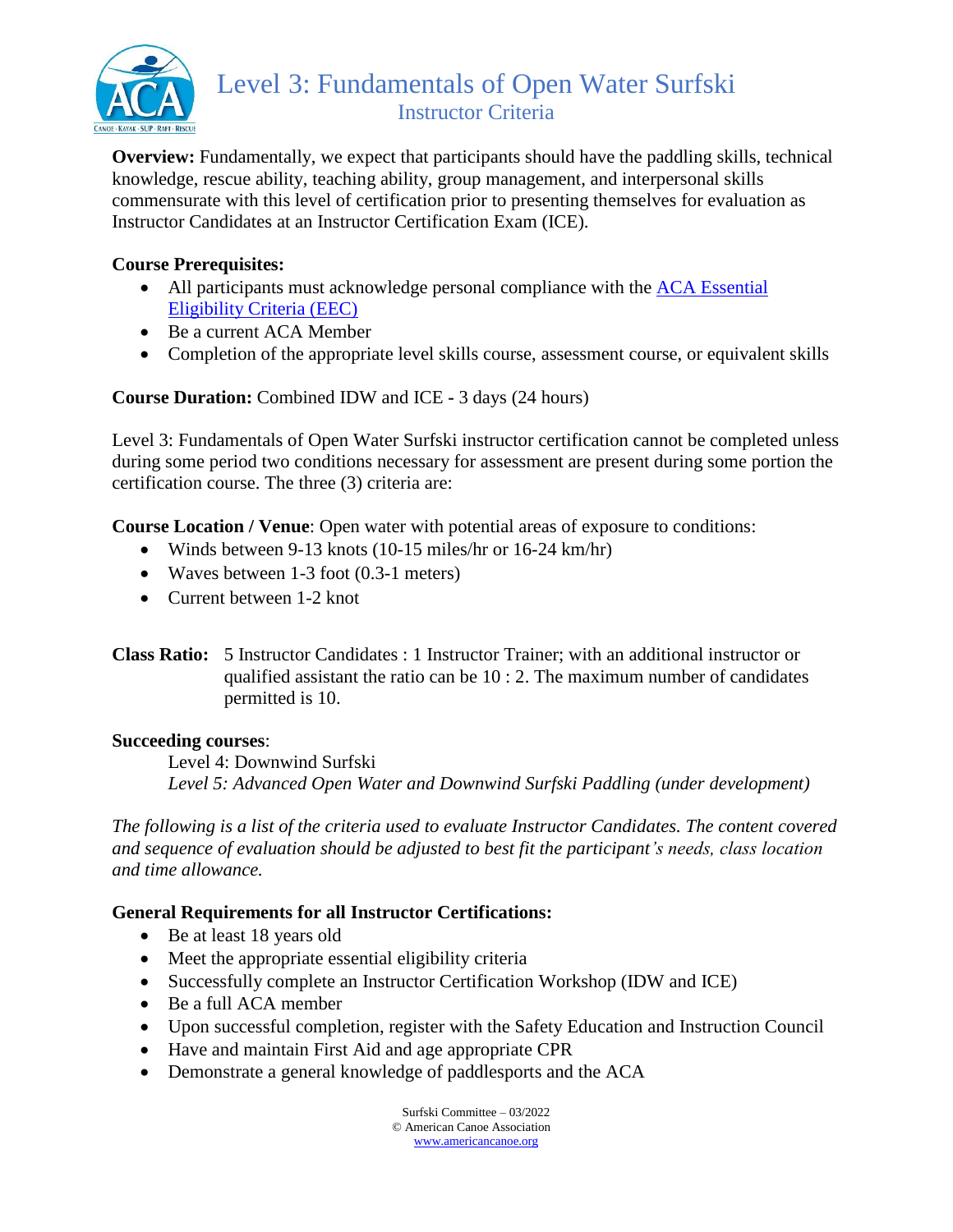

# Level 3: Fundamentals of Open Water Surfski Instructor Criteria

- Demonstrate the ability to appropriately perform and teach all of the following material unassisted in the appropriate venue
- Instructors are expected to be able to demonstrate, teach, and model everything on the official ACA skills course and assessment course outlines which correspond to their level/craft.

Demonstrate knowledge and ability to efficiently/effectively plan and implement appropriate instructional sessions and assessments for a different learning styles and ability levels, to include:

- Differentiation of instruction based on the individual learner (student centered)
- Use of an appropriate skills progression when teaching complex skill sets
- Selection of appropriate teaching venue based on ability and desired outcomes
- Focus on core principals rather than specific technique
- Provides appropriate, specific and meaningful feedback

#### **Maintenance Requirements:**

- Teach at least two courses that meet ACA standards within the four-year certification period and report the results to the National Office
- Complete an Instructor Update, at the highest level of certification, during the four-year certification period
- Maintain ACA membership and SEIC registration annually

### **Level 3: Fundamentals of Open Water Surf Ski Instructor Requirements:**

- 1) Demonstrate a knowledge of ACA Paperwork:
	- How to register and report a course (with and without insurance)
	- An understanding of the ACA Waiver and Release of Liability
- 2) Demonstrate a knowledge of:
	- Teaching theory
	- Learning theory
	- Effective methods of providing feedback
- 3) Demonstrate the following:
	- Positive interpersonal skills
	- Appropriate group management skills (including leadership and judgment)
	- Ability to choose an appropriate venue / class site
- 4) The ability to teach and model the basic paddle strokes and maneuvers effectively using a wing and euro paddle. This includes:
	- Forward stroke with no fishtailing
	- Reverse/back stroke to stop and reverse
	- Forward and reverse sweeps, to turn and or spin the surfski (including pivot turn)
	- Draw and sculling draw, to move the surfski sideways evenly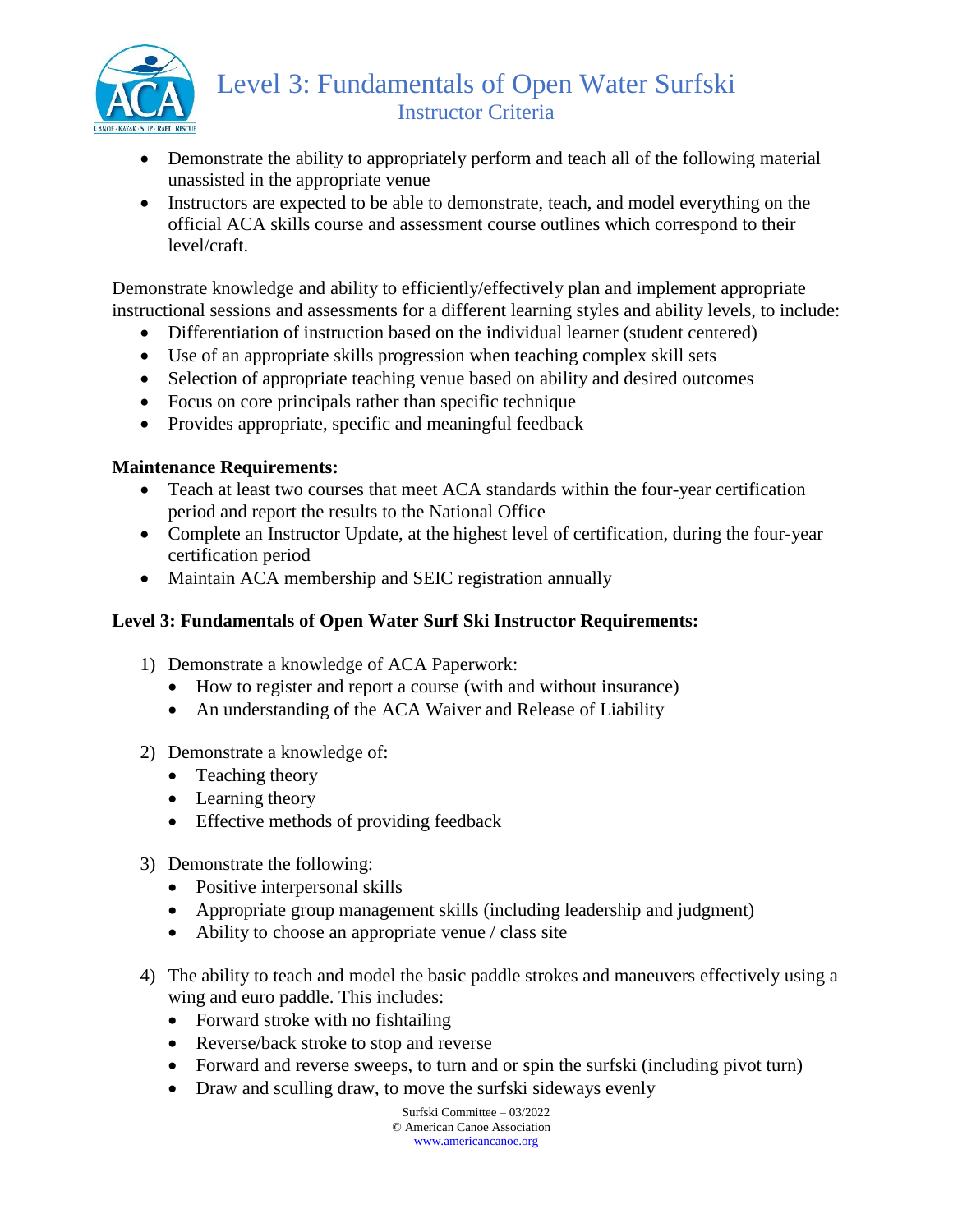

# Level 3: Fundamentals of Open Water Surfski Instructor Criteria

- Draw to move the surfski sideways while under way
- Low and high brace to avoid capsize
- Slap brace in/on a wave
- 5) Demonstrate the understanding of and the ability to safely, effectively, and efficiently perform, assess and teach boat control skills, to include:
	- Launching and landing in the appropriate venue
	- Controlled capsize and effectively control the surfski
	- Edge awareness and control
	- Forward paddling and maneuvering in a variety of sea states, wind conditions, wind directions and tidal current up to the Level 3: Fundamentals of Open Water Surfski course venue
- 6) Demonstrate the ability to safely, effectively and efficiently perform, assess and teach rescue techniques in a variety of sea states, wind conditions, wind directions and tidal current up to the Level 3: Fundamentals of Open Water Surfski course venue:
	- Controlled capsize techniques
	- Self-Rescue with and without assisting devices
	- Side by side assisted rescue
	- Injured or unresponsive paddler rescue
	- Towing, pushing, and carrying a swimmer
- 7) Demonstrate knowledge of, and ability to effectively and efficiently perform, assess, and teach the following:
	- Safety issues and hazards of surfski paddling
	- Weather and tide conditions important to the surfski paddler
	- Cold water shock, hypothermia and hyperthermia; prevention and treatment
	- Management of equipment and hydration/nutrition
	- Signaling devices and safety equipment including VHF radios
	- Boat traffic "Rules of the Road," and safe practice, maps, charts, float plans
	- Good body positioning
	- Proper surfski "fit" and surfski equipment selection
	- Surfski design, materials, and outfitting (footwell, bulkhead, etc.)
	- Surfski equipment and paddle (including wing paddles)
	- Rudder repair and safety equipment for added security (Repair kit, flares, etc.)
	- Leashes boats and paddles
	- The roots, history, and model elements of surfskis
	- Surfski contact towing techniques
- 8) Demonstrate ability to safely, effectively, and efficiently and perform, assess, and teach group management and incident management skills and concepts in the Level 3: Fundamentals of Open Water Surfski venue, to include: